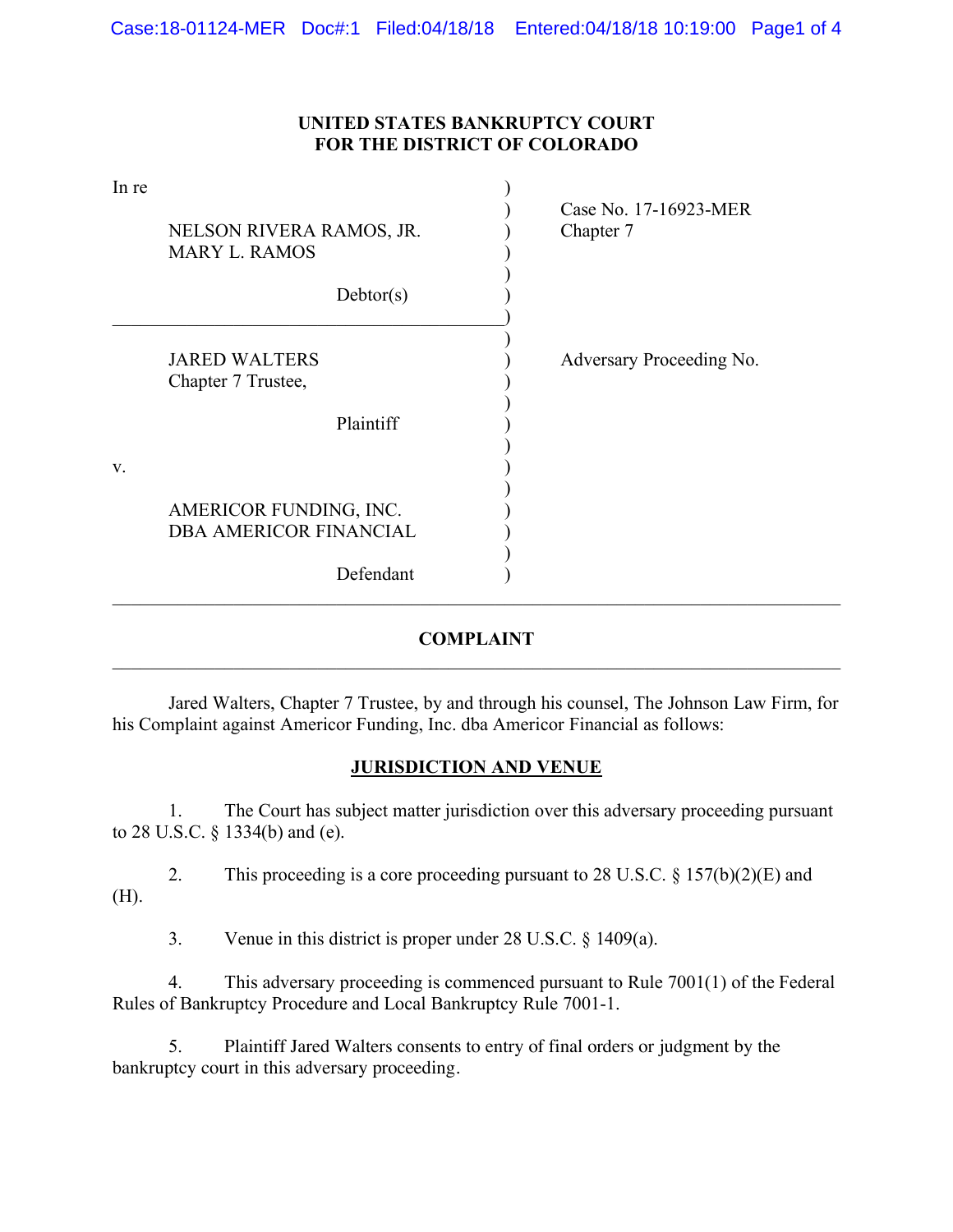#### **PARTIES AND STANDING**

6. Plaintiff Jared Walters (the "Trustee") is the duly appointed Chapter 7 trustee of the bankruptcy estate of Nelson Rivera Ramos, Jr. and Mary L. Ramos (together, the "Debtor"), Case No. 17-16923-MER.

7. Upon information and belief, Defendant Americor Funding, Inc. dba Americor Financial ("Defendant") is a California corporation with its principal place of business located at 18200 Von Karman Ave., Suite 600, Irvine, CA 92612

8. The Debtor filed for relief under Chapter 7 of the Bankruptcy Code on or about October 25, 2017 (the "Petition Date").

9. On or about March 3, 2017, the Debtor entered into an agreement with Defendant as part of a debt management program (the "Agreement").

10. Upon information and belief, the Debtor was a resident of Colorado at all times relevant to Defendant's representation of Debtor.

11. Upon information and belief, pursuant to the terms of the Agreement, between March 3, 2017 and the Petition Date, the Debtor paid fees of \$1,320.80 to Defendant.

12. Upon information and belief, the fees charged by Defendant exceeded the fees allowed pursuant to C.R.S. § 5-19-223 of fifty dollars for a consultation, fifty dollars per month service fee, and fees reflecting the same proportional relationship to the total fee for settling the terms of the entire debt balance as the individual debt amount bears to the entire debt amount, in which case the individual debt amount and the entire debt amount are those owed at the time the debt was enrolled in the service; or is a percentage of the amount saved as a result of the settlement.

13. Upon information and belief, no voluntary contributions were made pursuant to C.R.S. § 5-19-224.

14. In exchange for the Debtor's payments, Defendant agreed to negotiate settlement of certain unsecured debts of the Debtor.

15. Upon information and belief, none of Debtor's debts was settled by Defendant.

16. Defendant failed to provide "reasonably equivalent value" in exchange for Debtor's payment of \$1,320.80.

17. Because the Defendant provided no "reasonably equivalent value" in exchange for the Debtor's payments to Defendant, her transfer to Defendant is a fraudulent transfer under 11 U.S.C. § 548(a)(1)(B).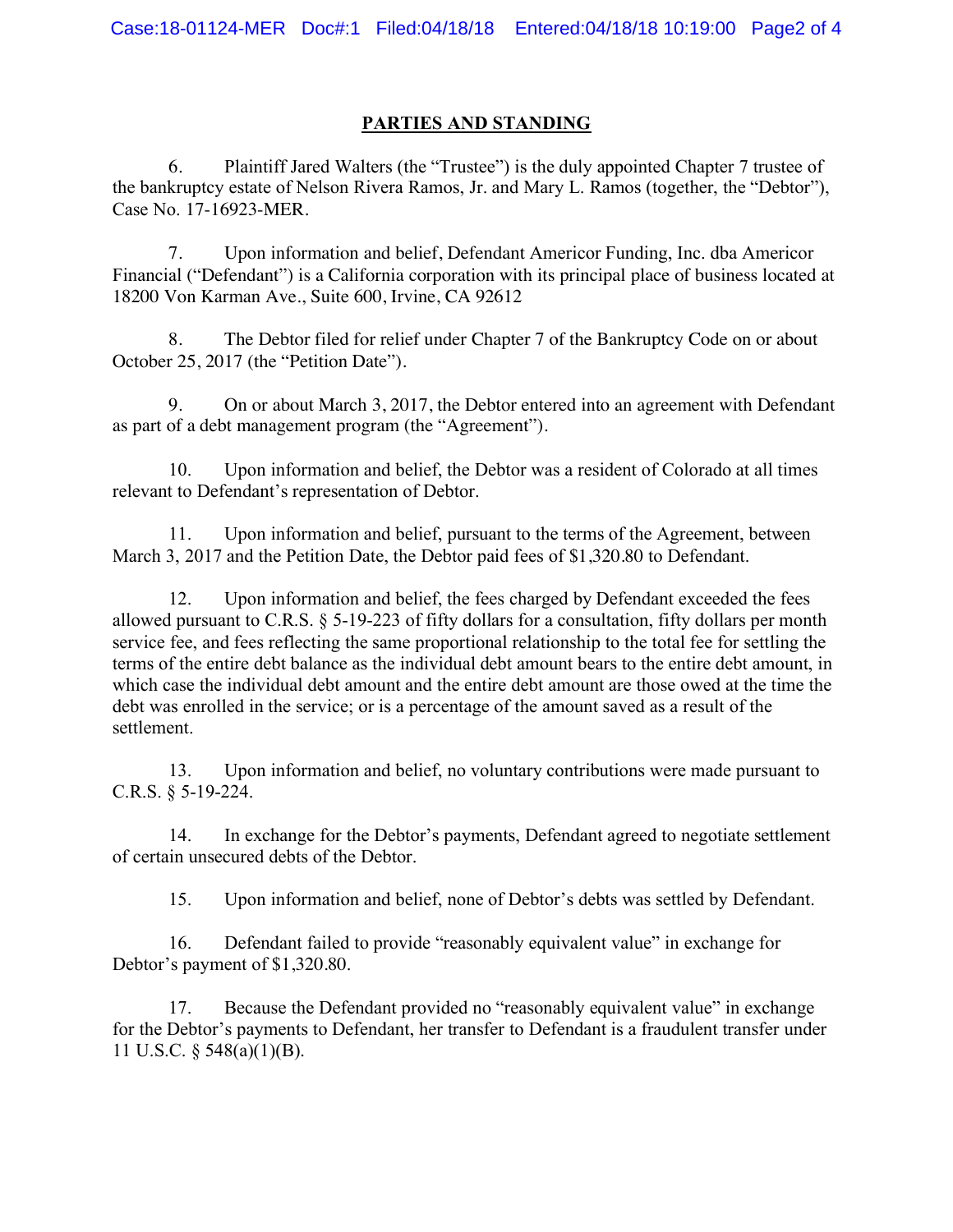# **FIRST CLAIM FOR RELIEF (Fraudulent Transfer - 11 U.S.C. § 548(a)(1)(B))**

18. The Trustee incorporates by this reference the allegations contained in paragraphs 1 through 17 above as though more fully set forth in this First Claim for Relief.

19. Between March 3, 2017 and the Petition Date, the Debtor paid \$1,320.80 in fees to Defendant (the "Transfer").

20. The Transfer was made within two years of the Petition Date.

21. The Debtor received less than reasonably equivalent value in exchange for the Transfer.

22. On the date that the Transfer was made, the Debtor was either:

- a. insolvent or became insolvent as a result of the Transfer;
- b. engaged in business or a transaction, or was about to engage in business or a transaction, for which any property remaining with the Debtor was an unreasonably small capital; or,
- c. intended to incur, or believed that the Debtor would incur, debts that would be beyond the Debtor's ability to pay as such debts matured.

23. As a result of the foregoing, the Transfer is avoidable by the Trustee pursuant to 11 U.S.C. § 548(a)(1)(B).

# **SECOND CLAIM FOR RELIEF**

## **(Recovery of Property of the Estate 11 U.S.C. § 542 Violation of the Colorado Uniform Debt Management Services Act C.R.S. § 5-19-201 et seq formerly cited as C.R.S. § 12-14.5-201 et seq)**

24. The Trustee incorporates by this reference the allegations contained in Paragraphs 1 through 23 above as though more fully set forth in this Second Claim for Relief.

25. Pursuant to 11 U.S.C. § 541, the estate consists of all legal or equitable interests of the Debtor at the commencement of the case including causes of action

26. Pursuant to 11 U.S.C. § 542, the Trustee is entitled to turnover of property of the estate.